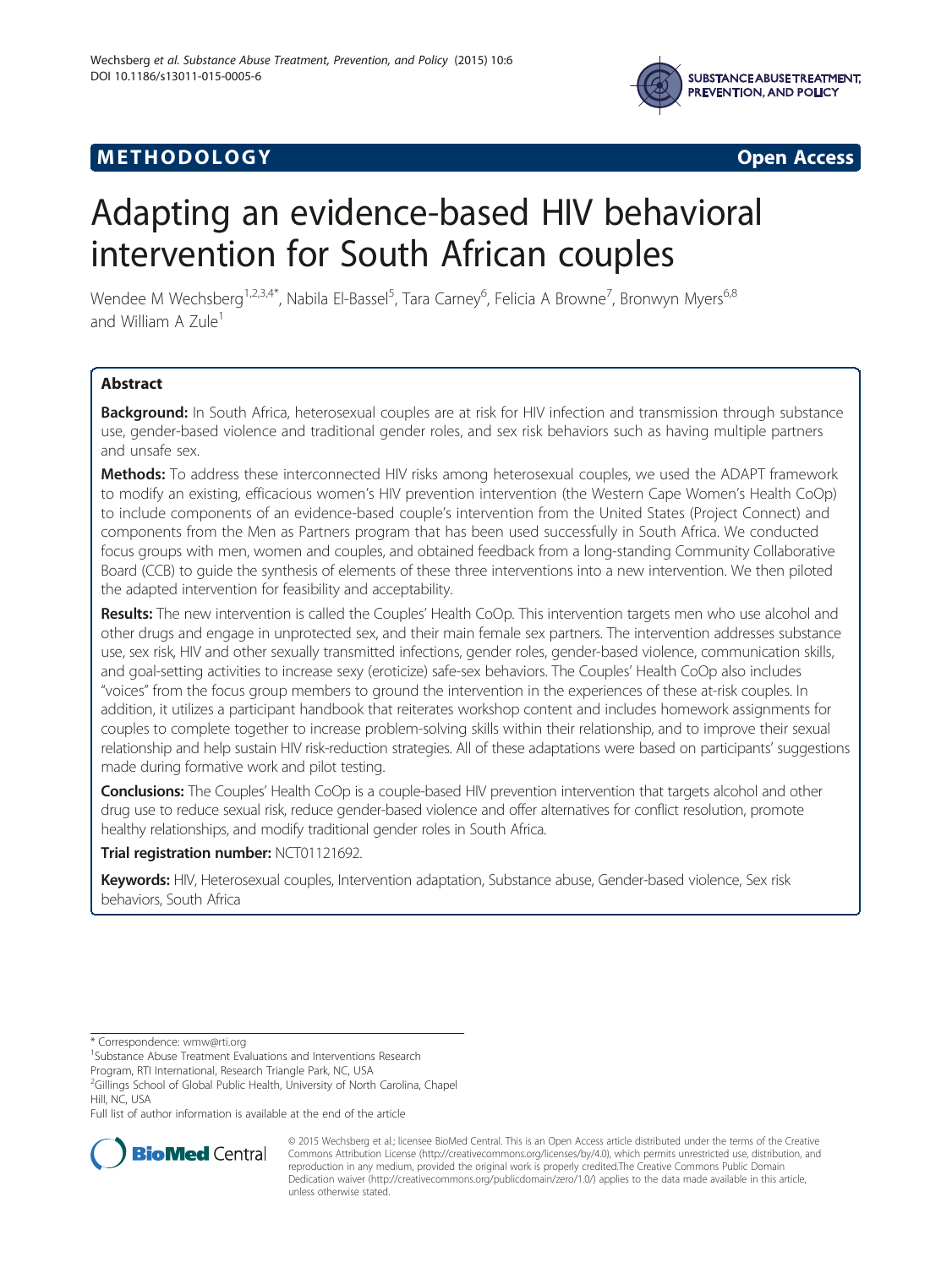## Background

HIV continues to be a major public health problem in South Africa, especially among women [\[1,2](#page-8-0)]. While HIV prevalence among South Africans is estimated to be 12.2%, the estimated prevalence among women of reproductive age is 17.3%, with HIV incidence being significantly higher among women than men [\[3](#page-8-0)]. In poor communities in South Africa, women who are in relationships are more likely than their male partners to be infected with HIV [[4\]](#page-8-0). Even in areas where condoms are highly accessible, condom use is low among heterosexual couples, with only about 12% of South African couples reporting consistent condom use [\[5](#page-8-0)]. The high rates of HIV indicate a need for innovative HIV prevention interventions that address risk behaviors that occur within the context of heterosexual couples and increase the risk for HIV acquisition and transmission.

While men are generally seen as the source of HIV transmission in heterosexual relationships, especially among sero-discordant couples, evidence suggests that both partners engage in risky behaviors [[6\]](#page-8-0). Recognition is increasing that HIV positive women in discordant couples may have acquired HIV infection, from a previous partner or from a current partner outside the couple, and in these cases women may transmit HIV to their primary male partner. Prior research has identified several factors that put women at risk for HIV within the context of their sexual relationships with men. First, substance use is prevalent in Western Cape communities and it has been linked to HIV transmission through its association with unprotected sex and other risk behaviors [[7\]](#page-8-0). Specific substances such as methamphetamine [[8,9\]](#page-8-0) and alcohol [\[9](#page-8-0)] have especially been linked to risky sex behaviors. Both the male and female partners in heterosexual relationships can also be vulnerable to HIV transmission through multilevel risk environments, as substance use appears to negatively impact their relationships. For example, substance use is associated with concurrent sex partners among men [\[10](#page-8-0)], survival sex among women when their partners spend money on substances rather than providing for their household, and increased risk of victimization [\[10](#page-8-0)]. The significant role of substance use in social and sexual interactions in some South African townships [\[8](#page-8-0)] and its association with impaired judgment and risky decision-making [[11-13](#page-8-0)] creates even greater obstacles for women to negotiate the conditions of sex and to reduce their risk for HIV [[14,15\]](#page-8-0). These conditions speak to the urgency of addressing HIV prevention needs within heterosexual couples in South Africa [\[16-19](#page-8-0)].

Second, micro-level factors also influence risk for HIV. Intimate partner violence (IPV) is common in heterosexual relationships in South Africa [\[20,21](#page-8-0)]. IPV constrains women's ability to negotiate condom use (for fear of violence) and often takes the form of forced sex [\[21,22](#page-8-0)], which further fuels women's risk for HIV within the context of relationships [[20](#page-8-0),[23](#page-8-0)]. Relationship conflict that leads to IPV [[9,10,24,25\]](#page-8-0) is often underpinned by jealousy and substance use. While women-focused interventions can help women reduce their substance use risks for HIV [\[26\]](#page-8-0), in order to produce effective and sustainable changes in the risk environment for vulnerable women, it is critical that HIV risk-reduction interventions also engage male partners [[10](#page-8-0),[27](#page-8-0)] and address risk that occurs within the couples' context.

Third, on the macro level, the communities in which couples live may increase their HIV risk. In many communities, traditional sex roles, cultural acceptance of multiple sex partners for men [\[24](#page-8-0)], gender inequality, and limited interpersonal communication are widespread and increase the probability of high-risk sex activities within relationships. Previous qualitative research in Cape Town has shown that it is acceptable for men who are in a relationship to have multiple sex partners, but it is not acceptable for their female partners [\[10,27](#page-8-0)]. In poor South African townships, many couples socialize in drinking venues known as "shebeens." Patronage of these venues by one or both members of the couple increases HIV risk, as these drinking venues are associated with alcohol and other drug use, high-risk sexual behavior, and violence [\[28](#page-8-0)].

In addition, couple-based approaches to HIV prevention acknowledge women's unique social, cultural, and biological vulnerabilities and susceptibility to HIV; that men and women can infect each other; and that couples can reduce their HIV risks by working together [\[19](#page-8-0)]. Empowering women, working with men to shift gender imbalances, and strengthening couples' communication and conflict resolution skills have all been identified as key components for reducing HIV risk within couples [[29-](#page-8-0)[32](#page-9-0)], but these essential components are rare in most HIV prevention interventions [\[33,34\]](#page-9-0).

Despite evidence that interventions with couples are an important component of effective HIV prevention programs [\[35\]](#page-9-0), very few HIV risk-reduction interventions target heterosexual couples from communities in South Africa [[36\]](#page-9-0) with high HIV prevalence and where one or both partners report substance use. This article describes the process of adapting an efficacious, evidence-based intervention (EBI), the Women's Health CoOp (WHC), to address the HIV prevention needs of South African couples. This adaptation involved integrating components of Project Connect (a best-evidence HIV behavioral intervention for couples) and the Men as Partners (MAP) program [\[37\]](#page-9-0) (an intervention designed to engage men in reducing gender-based violence) into the WHC to comprehensively address the interrelated issues of substance use, sex risk behaviors,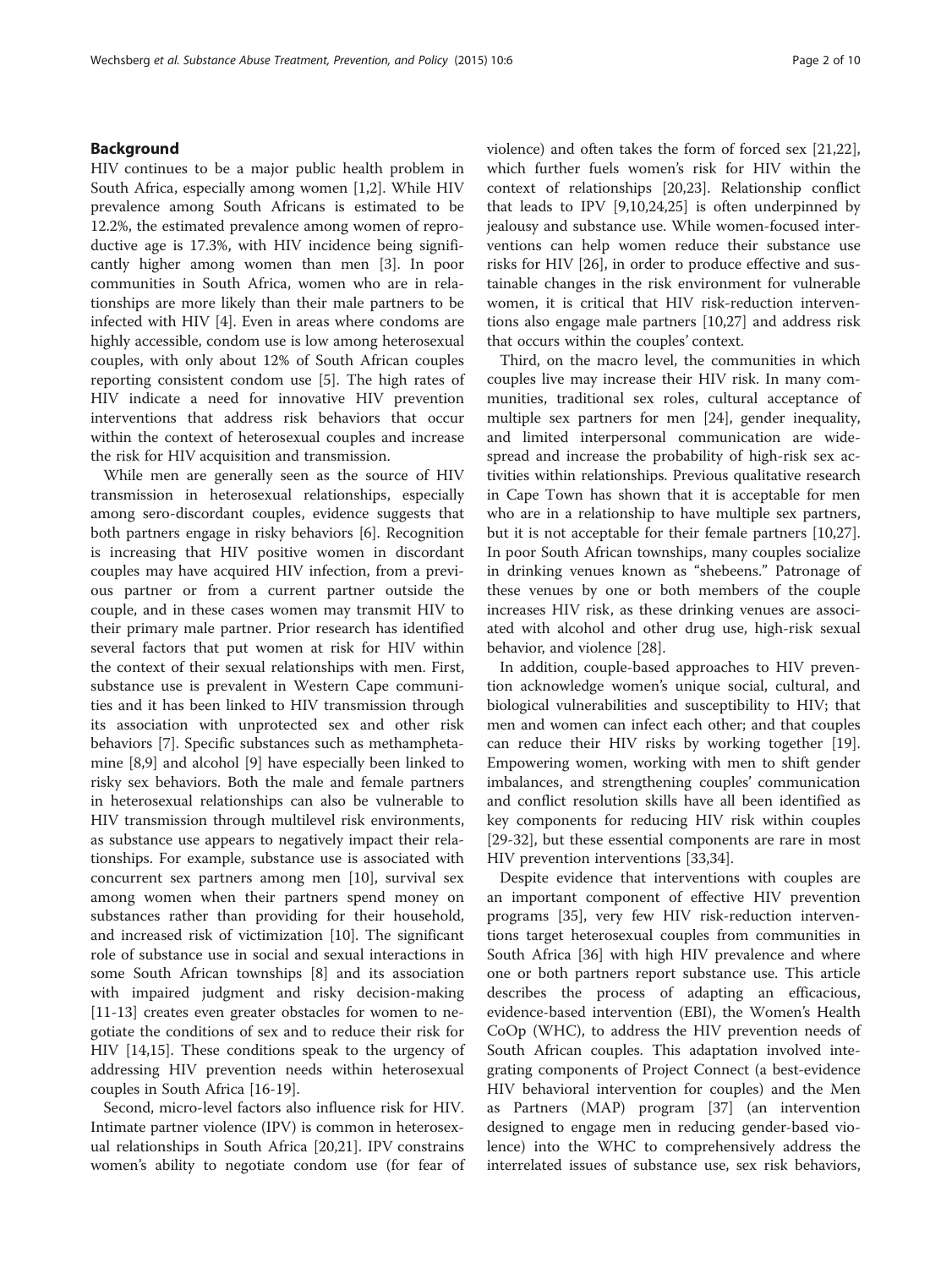gender role expectations, and gender-based violence within the context of couples' primary relationships.

## The primary intervention of origin: WHC in South Africa

The original Women's CoOp (WC), a women-focused intervention consisting of two sessions designed to decrease substance use and sex risk, was developed in the United States in North Carolina with African American women who use drugs [[38\]](#page-9-0). It has been classified by the U.S. Centers for Disease Control and Prevention (CDC) as a "best-evidence" behavioral intervention for HIV prevention [[39](#page-9-0)]. Its seven core elements, which are based in feminist and empowerment theories, include (1) educational cue cards that address risk-reduction information for substance use and HIV and other sexually transmitted infections (STIs), (2) peer interventionists who receive extensive training, (3) behavioral skills training for sexual protection, (4) role-plays for how to negotiate safer sex and how to communicate, (5) individualized action plans to set goals and strategies for behavior change, (6) HIV testing, and (7) referral to necessary agencies [[40](#page-9-0)]. The core elements of the original intervention have been adapted for a variety of settings, including for college women in the United States [\[41](#page-9-0)], pregnant women in the United States [[26\]](#page-8-0) and South Africa [[42\]](#page-9-0), and substance-using sex workers and other vulnerable drug-using women in South Africa [[43](#page-9-0),[44](#page-9-0)] and Russia [[45](#page-9-0)].

In the South African adaptation, the WHC modules on victimization and violence prevention were developed, tested, and found to be efficacious [[26](#page-8-0)]. These modules included content on dealing with violent men, risks associated with dry sex, rape issues, and violence prevention [\[15](#page-8-0)]. The WHC was also adapted for use with drug-using women in the Western Cape, and called the Western Cape Women's Health CoOp (WCWHC). This intervention has proven to be efficacious in reducing HIV risk behavior in this population [[44\]](#page-9-0).

## Evidence-based elements from a couples-based study: Project Connect

The CDC has identified Project Connect as a "best evidence" HIV behavioral intervention for couples [\[39](#page-9-0)]. It was initially developed for heterosexual couples in the United States who are at risk for HIV and other STIs. The intervention is based on the AIDS-Risk Reduction Model and Ecological Perspective [[35\]](#page-9-0). It consists of an orientation session and five relationship-based sessions with both the male and female partners. It emphasizes the importance of communication within relationships (i.e., the Speaker-Listener technique), negotiation and problem-solving skills, help-seeking and social-support skills, couples testing together for HIV and linkages to HIV and other services, gender roles and expectations

around safer sex and partner abuse, how to communicate and share safer sex practices with other couples and their social network, and how to have safe and fun sex (i.e. eroticize safe sex) choosing from the Connect Sex Café [\[35](#page-9-0)]. Project Connect has been shown to be efficacious in reducing HIV risk behavior [[35,46\]](#page-9-0). It has been adapted for methamphetamine-using men who have sex with men in the United States [[47](#page-9-0)], as well as for people in the United States and internationally who inject drugs [[48,49](#page-9-0)].

## Elements from the Men as Partners program

The original format of the Men as Partners (MAP) program was developed by EngenderHealth and the Planned Parenthood Association of South Africa. It was based on an ecological framework [[37](#page-9-0)]. The curriculum, which lasts up to 5 days [[50\]](#page-9-0), is designed to engage men in reducing gender-based violence by challenging men's attitudes, values and behaviors, and promoting positive sexual and reproductive health, including the prevention of HIV/AIDS. Although it is not an EBI, MAP has been used extensively in South Africa [\[37\]](#page-9-0). In its original format, however, it does not address substance use as a risk behavior for gender-based violence or HIV [[50](#page-9-0)]. Several of the components around gender roles and activities were selected from the original program and adapted for the new intervention.

## **Methods**

The foundation of the new couples' intervention is the WCWHC intervention, as it addresses the intersection of HIV, sex risk behaviors, alcohol and other drug use, and gender-based violence in the context of South Africa; has demonstrated efficacy in addressing these multiple risk behaviors among different populations of women in South Africa, and has cultural congruence for people from poor communities in the Cape Town area. The couples' intervention also incorporates elements from the Project Connect intervention and the MAP program.

We applied the ADAPT framework [[51\]](#page-9-0) through a systematic and iterative process to identify gaps in the WCWHC intervention as well as the elements from the Project Connect intervention and the MAP program that could be used to fill these gaps. We then adapted the WCWHC intervention and elements from the other interventions. Finally, we synthesized all of the elements to create a new intervention for use with heterosexual couples. The primary objective of the adaptation process was to ensure that the new intervention addressed substance use, gender-based violence, and sex risk for HIV within the context of South African couples who frequent shebeens, in township communities, and also to strengthen couples' problem-solving and communication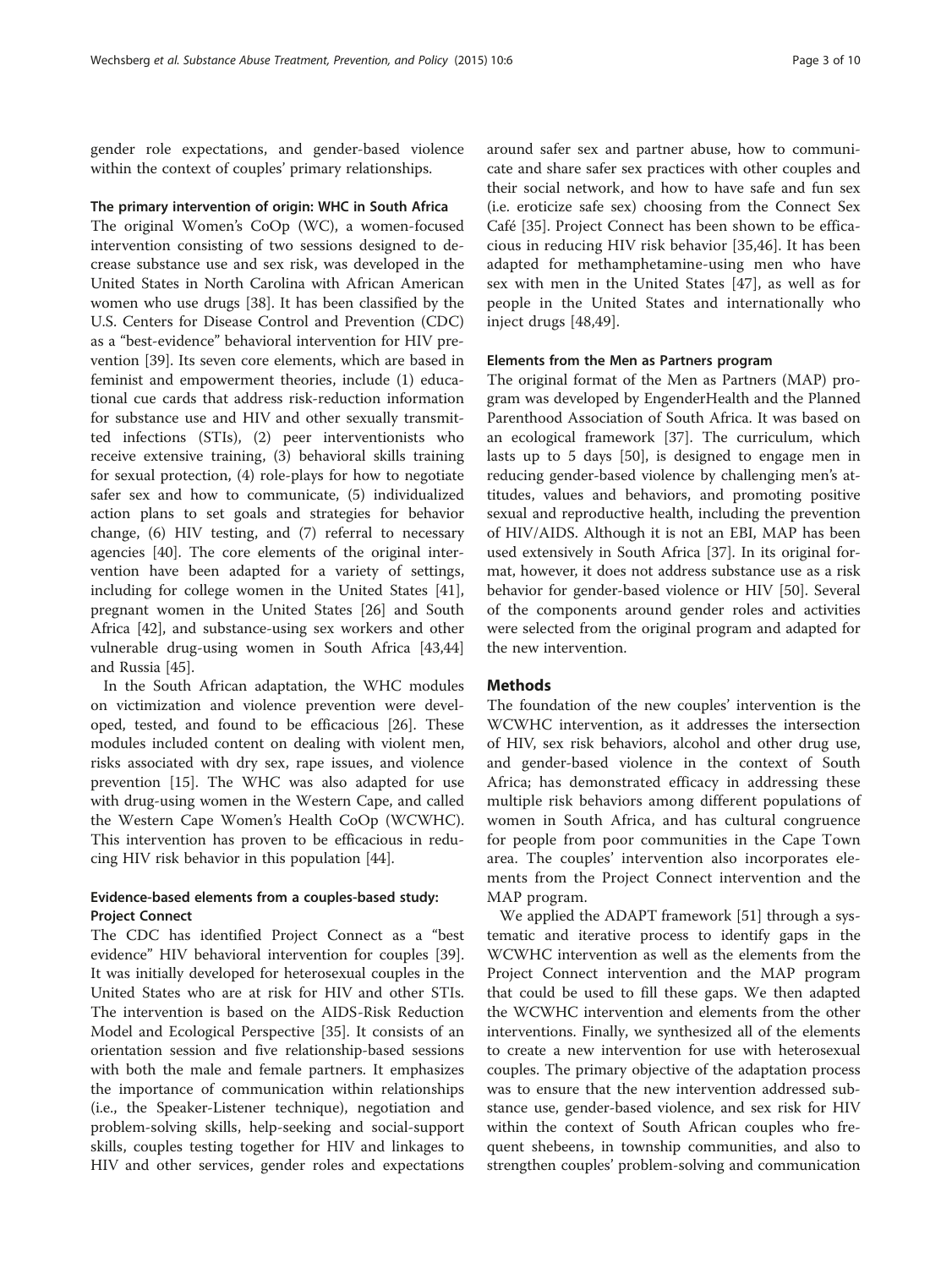skills as well as increase their desire for a monogamous relationship by promoting safe but exciting sex.

The ADAPT framework is widely used to adapt EBIs for new contexts while maintaining the core elements of the original intervention. It has been used extensively in the adaptation of HIV prevention programs [\[51](#page-9-0)]. The framework comprises the following steps: (1) Assessment; (2) Making decisions on adopting, adapting, or selecting another intervention; (3) Adaptation of the Intervention; (4) Production; and (5) Topical Experts. A description of the methods followed in each step of the adaptation is shown in Table 1.

## Step 1: assessment

The assessment process involved assessing the need for the proposed intervention and determining which intervention components were relevant and acceptable to high-risk couples. To accomplish this, we had already conducted 10 focus groups—2 with women only (n = 10), 4 with men only (n = 21), and 4 with couples  $(n = 36)$ —to obtain feedback regarding intersecting risk behaviors and the intervention's core elements and the feasibility of implementation of the Couples' Health CoOp (CHC). The findings from this formative research have been published elsewhere [[10](#page-8-0)].

The focus group facilitator presented the key components of WCWHC and selected elements from Project Connect and the MAP program, and asked for feedback on acceptability of and satisfaction with the content. Levels of knowledge regarding interrelated substance use and sexual and IPV risks for HIV were also explored. The focus groups were transcribed and coded to identify salient themes related to intervention needs.

Our long-standing Community Collaborative Board (CCB) actively participated in all stages of the adaptation process. Since 2005, this CCB has been a collaborative partner on several HIV prevention studies and has helped inform and shape how we adapt and implement interventions in this context. The CCB comprises representatives from non-governmental organizations, communitybased organizations, government and research/academic institutions, and community members where the intervention will be tested once the adaptation process is completed. The CCB advised the researchers about issues in these communities and helped to build links to referral services for couples, such as social services. In addition, a separate expert panel was held with professionals with specific expertise in substance use, HIV, and interpersonal violence to obtain their input on what the intervention should address. This article focuses on ADAPT Steps 2 through 5.

## Step 2: decisions

We used the assessment findings to inform decisions about how to adapt and synthesize elements of each of the three interventions into the new CHC intervention. The Principal Investigator, South African Co-Investigator, Project Director, and Project Coordinator were all involved in the assessment step and are experienced in adapting EBIs for new contexts. Based on the findings, we made decisions about which of the main elements from the WCWHC would be retained as well as which components of Project Connect and the MAP program would be adapted to increase their relevance for heterosexual couples in the targeted neighborhoods [\[4](#page-8-0)]. We also decided which activities needed to be added to the CHC intervention to ensure that it was locally relevant for reducing HIV risk among couples.

These decisions included integrating the voices of male and female participants from the earlier focus groups into the intervention slides [[10\]](#page-8-0) to lend credibility and local relevance to the adapted CHC intervention (shown in Figure [1](#page-4-0)); incorporating more material on the interrelationships among substance use, risky sex and IPV and how these increase risk for HIV, and revising the terminology and visuals used in the intervention to make the intervention more culturally relevant to couples from impoverished Cape Town communities. In previous studies, participants reported that including the voices of participants from earlier formative stages helped newly engaged members feel that they could relate to the subject matter and begin a

Table 1 Adaptation steps, methods, and intervention revisions

| Step                                                                                                                                                                     | Method                                                                                                                                                                      | <b>Version of</b><br>interventions |  |
|--------------------------------------------------------------------------------------------------------------------------------------------------------------------------|-----------------------------------------------------------------------------------------------------------------------------------------------------------------------------|------------------------------------|--|
| Assessment                                                                                                                                                               | Assess new target population: heterosexual couples by conducting 10 focus groups<br>with female partners ( $n = 10$ ), male partners ( $n = 21$ ), and couples ( $n = 36$ ) | Published findings <sup>9</sup>    |  |
| Decision                                                                                                                                                                 | Use assessment findings to inform decisions about how to adapt and synthesize<br>WCWHC, MAP, and Project Connect for this population                                        | WCWHC, MAP, and<br>Project Connect |  |
| Administration/Pilot test                                                                                                                                                | Administer the new CHC intervention in two focus group sessions                                                                                                             | Revision 1                         |  |
| Production                                                                                                                                                               | Produce further revisions of the CHC intervention, incorporating pilot test feedback                                                                                        |                                    |  |
| Collect feedback from community collaborative board and developers of project<br>Topical experts<br>connect and WCWHC and make further revisions to the CHC intervention |                                                                                                                                                                             | Revision 3                         |  |

Note: CHC Couples' health coop, MAP Men as partners program, WCWHC Western cape women's health coop.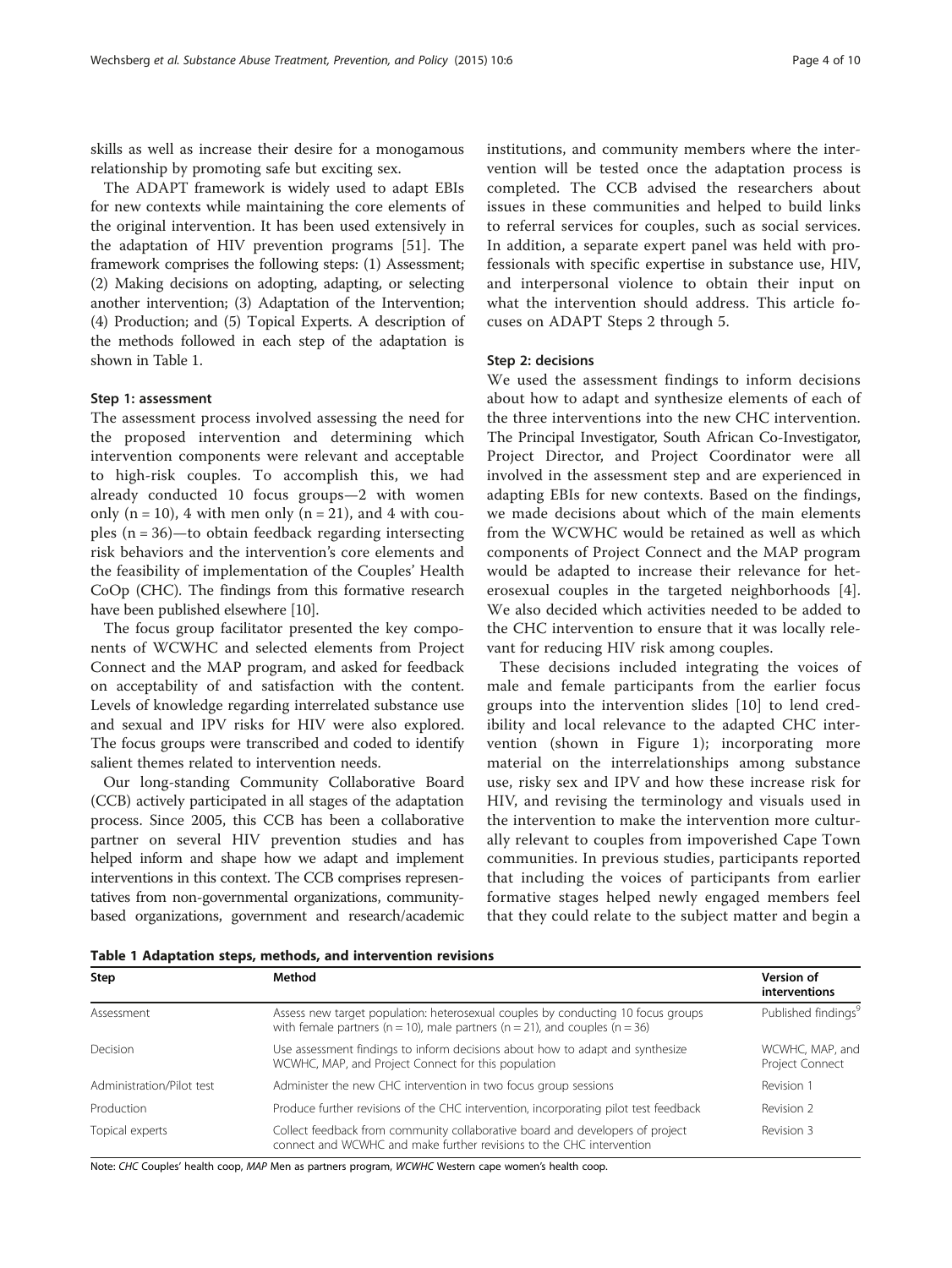<span id="page-4-0"></span>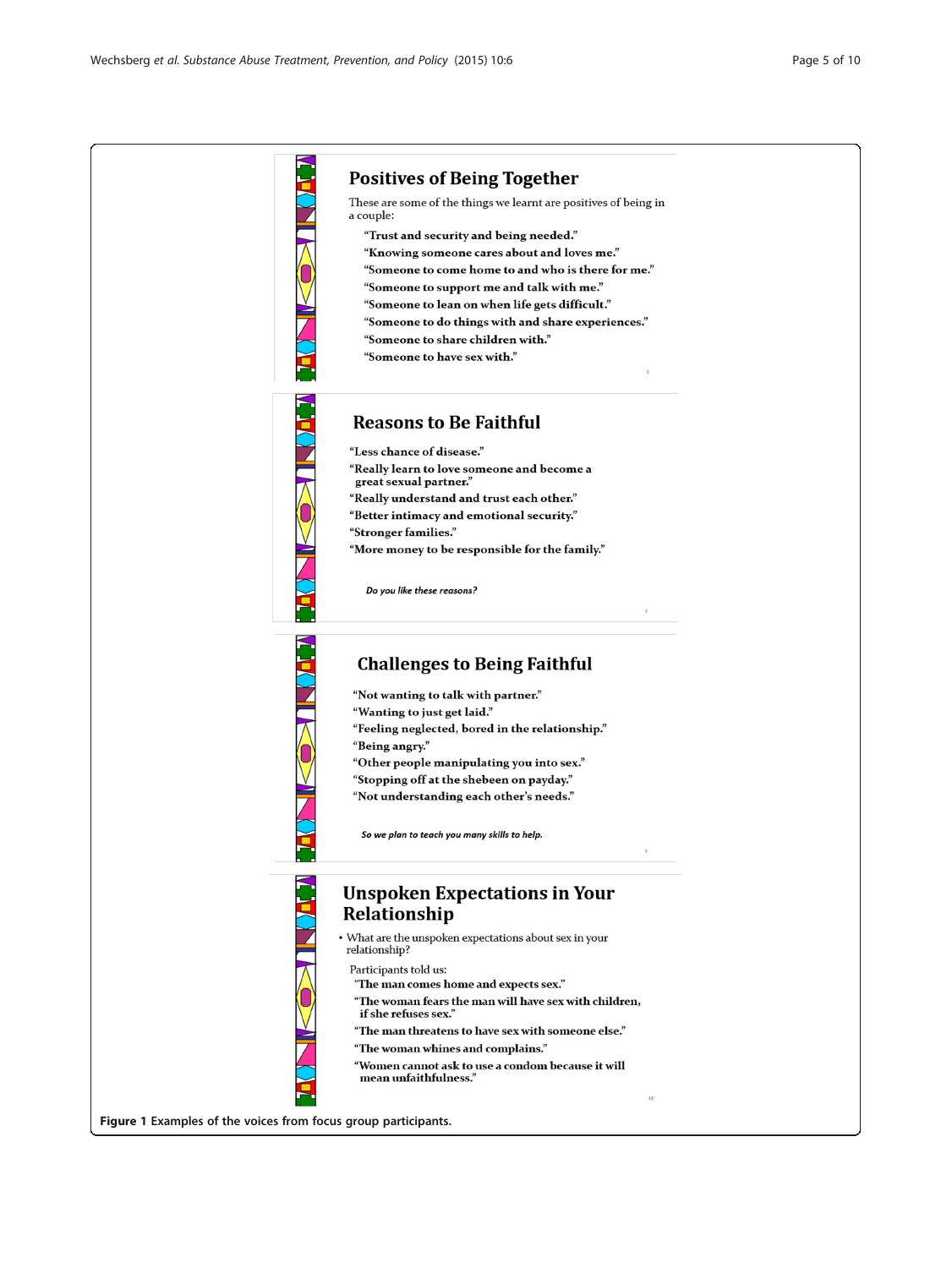dialogue on these issues [[26](#page-8-0)]. One of the most important aspects of Project Connect that was integrated into the new CHC intervention was communication skills activities, including the Speaker-Listener technique and problem-solving skills. This included two DVD clips of couples role-playing these skills. Very user-friendly, portable, battery-operated DVD players were used by facilitators to play these clips for workshop participants.

The new CHC intervention included a focus on communication and negotiation skills as well as the effect that traditional gender roles and expectations may have on keeping couples in conflict. It also incorporated how couples talked about these issues in their own voices from the earlier focus groups. As the intervention progresses, couples practice these exercises in dyads as well as the larger intervention group. Specifically, the intervention requires couples to participate in group exercises where they use a small portable white board to list reasons why couples stay together and what constitutes "good" or "bad" sex. Other activities from Project Connect require couples to talk privately with each other about why they value their relationship and what they value in their partner in order to practice their newly learned communication skills and be able to actualize a commitment pledge of fidelity. The final closing of the program offers information about community strengths and resources, and how couples who receive the intervention could act as role models for others. The intervention is designed to be delivered as two workshop sessions, with each workshop divided into two modules.

## Step 3: administration/pilot study

The pilot study phase included a final set of focus groups in which the CHC intervention was delivered to focus group participants. The target population was recruited through male partners who used alcohol and were in a primary sexual relationship for at least one year. Males and their female partners were screened for study eligibility separately but at the same time to avoid coercion. Upon completion, participants received a grocery voucher worth 50 ZAR (5 US dollars) as well as a health risk kit consisting of toiletries, condoms and lubricants. We conducted two focus groups with six couples  $(n = 12)$ . The adapted CHC intervention was pilot tested over 2 days.

The purpose of this pilot test was to assess participants' initial responses to the adapted and completed intervention, to obtain feedback on the intervention content, and to pilot the new activities and the skillbuilding and goal-setting components in order to determine how best to conduct the exercises within a

group context. The pilot test also provided opportunities to observe the flow and monitor the timing of the different modules, and to assess the time required to deliver the entire intervention and instructions for activities so that any problems could be identified and rectified. As part of the evaluation of the pilot, participants were asked if they understood the content of the slides, if the language was appropriate, and if they learned anything new from the intervention. Participants were also asked to provide feedback on the visuals and DVD clips contained within the intervention, and on their experience of the activities. This pilot test of the intervention was delivered in local community centers.

## Step 4: production (results from the pilot test)

Following the pilot test, the project team reviewed the findings and subsequently made further adaptations to the intervention. First, based on participants' suggestions, visuals were added to illustrate important concepts. For example, pictures of STIs were added. New slides were developed with pictures of shebeens and couples in South Africa. Second, the language used in the slides that originated from the WCWHC was modified to address both partners. As the duration of the couples' intervention was much longer than expected, the project team incorporated participants' suggestions about where changes could be made to reduce certain content, such as only showing two Project Connect video clips instead of three.

Following the pilot test and based on participants' suggestions about the need for reference materials for the lessons learned, the project team developed a handbook for couples that reiterated the core elements of the CHC intervention and contained activities in which couples could practice together the skills taught during the intervention. The new intervention retained the Speaker-Listener technique and problem-solving components of Project Connect, in addition to a commitment pledge for monogamy. The intervention also ensured that important local traditions, such as the importance of family and children, were respected and promoted as strengths in these communities. All participants felt that the interventions would be accepted by other couples in their communities, although female participants reported that getting their male partners to attend the intervention may be "challenging". Community centers in their neighborhoods were suggested as readily accessible places where it would be feasible to conduct the intervention. Participants were also in agreement that other couples would want to attend the couples' intervention, to learn new skills that would benefit or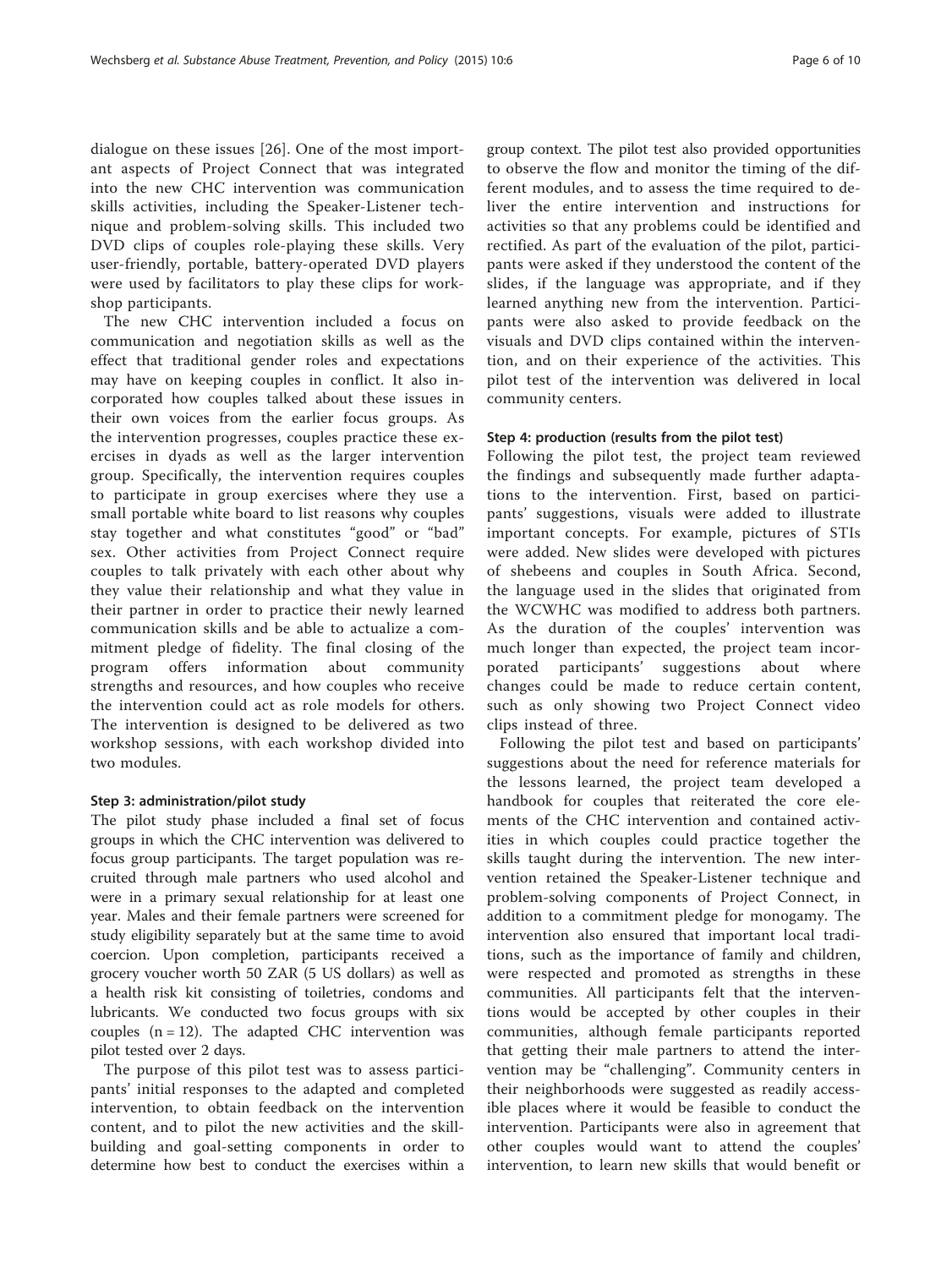"help them" in their relationship (such as communication and problem-solving skills) and then "pay it forward" (act as role models to other members of their community).

All of the intervention materials were presented in Microsoft PowerPoint and loaded onto a laptop computer for portability, and also printed out and placed into a flipchart booklet for delivery. Materials also included two video scenarios illustrating the Speaker-Listener technique from Project Connect, which participants reacted positively to. These videos can be loaded as video files on a computer, or they can be used to create a DVD that can be played on a portable DVD player or a computer with a built-in DVD player.

## Step 5: topical expert reviews and community collaborators

After adapting and producing the next version of the intervention and the accompanying materials, the next step involved program developers of Project Connect and the WCWHC reviewing the new CHC intervention and making further refinements. CCB members were also asked to comment on the handbook that was developed for the CHC intervention, as well as practical issues related to implementing the intervention. Further minor refinements were made based on the feedback of these topical experts. Table [2](#page-7-0) presents an overview of the final adapted intervention. The table explicates which interventions influenced the adaptation and which components were entirely new based on the earlier focus groups including using their voices, pictures of local shebeens and other issues that became apparent in the process (e. g., building on strengths of family, development of the couples handbook).

## **Discussion**

This article describes a systematic process of adapting a couple-based HIV intervention for couples in South Africa. To the best of our knowledge, this is the first intervention to address the trifecta of substance use, gender-based violence, and sex risks for HIV within heterosexual couples in South Africa where the male partner uses alcohol.

The CHC intervention is novel in this context in that it not only addresses behavioral risks but also the relationship environment in which these risks occur, by equipping couples with communication and problem-solving skills to strengthen their relationships and family units. Furthermore, the intervention adaptation process described here provided the opportunity to integrate the world views of the couples and the expertise of local stakeholders to modify the core elements, the delivery style, and the structure of the intervention to enhance intervention fit to the cultural context.

The intervention elements were adapted and synthesized to respond to the HIV epidemic and context in South Africa and to ensure that the couples' values and gender roles were integrated into the sessions and the delivery style. In the current research, the ADAPT framework was used to guide the adaptation process. Consequently, members of the community were consulted throughout all stages to elicit feedback on the various iterations of the intervention and to ensure that participants' voices and ideas were salient in the actual intervention. In addition, a CCB assisted with the adaption process and in making linkages to referral services for program success. Previous adaptation studies of similar projects based on the original WHC also utilized such CCBs to help ensure the success of the adapted interventions [[40\]](#page-9-0).

Participants' feedback from the pilot test as well as from the CCB on the feasibility and acceptability of this new intervention were constructive and positive. Their suggestions helped improve the CHC intervention and make it more acceptable for the targeted population. Previous literature has also indicated that community involvement during the development of an intervention helps create a supportive community context for the intervention when it is implemented [\[52](#page-9-0)].

The CCB also played an important role in other ways in the adapted intervention and its delivery. For example, CCB members helped to select and train community-peer leaders to develop and support positive role models for each target community, to conduct outreach to recruit potential participants for interventions, and to deliver the intervention within the community spaces.

During the adaptation, we ensured that we maintained all of the core elements of the WCWHC that were found to effective [\[53,54\]](#page-9-0). These provided the foundation for the new CHC intervention. However, we tailored the content of these elements to ensure that they met the needs of men who use alcohol and their female partners from poor communities in Cape Town.

In sum, the process of conducting an intervention adaptation and the use of contextually relevant interventions are important if it can begin to address the larger social determinants of HIV infection and transmission with male dominance and gender inequality and women's lack of power in society.

## **Conclusions**

This article describes how an EBI to prevent HIV among vulnerable women was adapted to develop a multidimensional HIV prevention intervention for heterosexual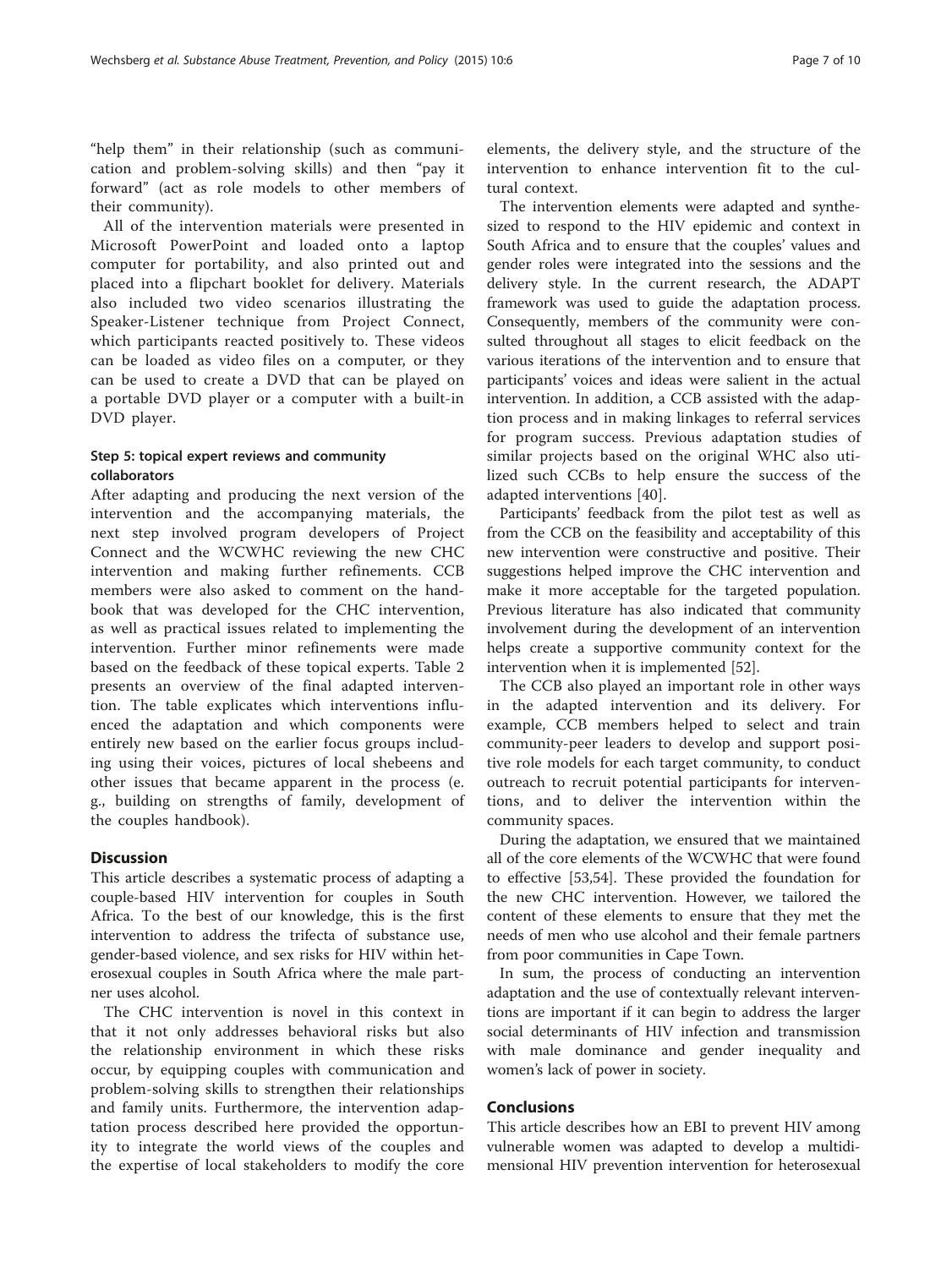## <span id="page-7-0"></span>Table 2 Overview of intervention content for the couples health coop

•Safe sex negotiation and pleasure-M & W

•Homework (sex and relationship discussion)\*\*

•Making a commitment pledge-C

•Reducing risk-W

Module 1 • Activity: Act like a man/woman-M •Gender and HIV risk-W •Equality vs. equity-M •Activity: What is good sex?-M •Gender differences and sex-\*\*3 slides •Unspoken rules and expectations-\*\*2 slides •Unspoken expectations about sex\*\*

Workshop 2 •Gender roles-M

Mod

| Workshop 1 | . Welcome and introductions                                                                                                                                   |                                                                                                                                                                                                                                     | •What is sexy and safe?**                                                                          |  |
|------------|---------------------------------------------------------------------------------------------------------------------------------------------------------------|-------------------------------------------------------------------------------------------------------------------------------------------------------------------------------------------------------------------------------------|----------------------------------------------------------------------------------------------------|--|
| Module 1   | ·Icebreaker-M                                                                                                                                                 |                                                                                                                                                                                                                                     | •Activity: Pleasure brainstorm activity**                                                          |  |
|            | •Reaching couples for HIV-W                                                                                                                                   |                                                                                                                                                                                                                                     | -Staying a fit couple-C                                                                            |  |
|            | •Couple's risk of HIV-W                                                                                                                                       |                                                                                                                                                                                                                                     | •Long-term partners at risk-W-2 slides                                                             |  |
|            | ·Shebeens**                                                                                                                                                   |                                                                                                                                                                                                                                     | •Speaker-listener technique (including DVD)-C-4 slides                                             |  |
|            | •Interrelated risk for partners and HIV**                                                                                                                     |                                                                                                                                                                                                                                     | •Concerns about abuse-W-2 slides                                                                   |  |
|            | •Linked behaviours-W                                                                                                                                          |                                                                                                                                                                                                                                     | ·Violence prevention-W                                                                             |  |
|            | •Circle of safety**                                                                                                                                           |                                                                                                                                                                                                                                     | -Rape and prevention with others-W-slides                                                          |  |
|            | *Activity: Positives of being a couple**                                                                                                                      | Workshop 2                                                                                                                                                                                                                          | •Conflict-W-2 slides                                                                               |  |
|            | •Reasons on being faithful**                                                                                                                                  | Module 2                                                                                                                                                                                                                            | -Fair fighting-W-3 slides                                                                          |  |
|            | •A new way to communicate-C                                                                                                                                   |                                                                                                                                                                                                                                     | -Problem solving (including DVD)-C                                                                 |  |
|            | •Speaker-listener technique (and activity)-C<br>•Substance use in South Africa -W 15 slides                                                                   |                                                                                                                                                                                                                                     | •Activity: Reducing your alcohol and other drug use as a<br>couple**                               |  |
|            | •Having a balanced life-W                                                                                                                                     |                                                                                                                                                                                                                                     | •Coping with stress-W                                                                              |  |
|            | .Healthy social time**                                                                                                                                        |                                                                                                                                                                                                                                     | •Neighborhood stressors**                                                                          |  |
|            | •Alcohol harm reduction-W                                                                                                                                     |                                                                                                                                                                                                                                     | *Community strengths and resources**                                                               |  |
|            | •Benefits of substance use treatment-W                                                                                                                        |                                                                                                                                                                                                                                     | .Role models for children**                                                                        |  |
| Workshop 1 | Interrelated risk for HIV-W                                                                                                                                   |                                                                                                                                                                                                                                     | •Concept of time in shebeens and risks**                                                           |  |
| Module 2   | •Couples and HIV-W                                                                                                                                            |                                                                                                                                                                                                                                     | •Circle of safety**                                                                                |  |
|            | •HIV facts-W                                                                                                                                                  | •Commitment pledge-C                                                                                                                                                                                                                |                                                                                                    |  |
|            | Legend: $**$ = New for this Couples Health CoOp; M = Men as Partners; W = WHC;<br>·Window period-W<br>C = Project Connect.<br>.HIV infection and prevention-W |                                                                                                                                                                                                                                     |                                                                                                    |  |
|            |                                                                                                                                                               |                                                                                                                                                                                                                                     |                                                                                                    |  |
|            | •HIV testing-W                                                                                                                                                |                                                                                                                                                                                                                                     | couples in South Africa. The adaptation process                                                    |  |
|            | •Other sexually transmitted injections (STIs)-W with 9 pictures**<br>highlighted the importance of working with couples to                                    |                                                                                                                                                                                                                                     |                                                                                                    |  |
|            | •Circumcision and decreasing HIV risk-*                                                                                                                       | ensure that the intervention adequately addressed the                                                                                                                                                                               |                                                                                                    |  |
|            | •Keeping private parts healthy-W                                                                                                                              | local context and was culturally congruent with the<br>values of the individuals in the target community. To<br>achieve this congruence, we engaged with stakeholders,<br>experts, and target participants in an iterative process. |                                                                                                    |  |
|            | •Reducing sex risks and condom use-W                                                                                                                          |                                                                                                                                                                                                                                     |                                                                                                    |  |
|            | •Activity: condom steps-W                                                                                                                                     |                                                                                                                                                                                                                                     |                                                                                                    |  |
|            | •Male and female condoms-W-16 slides                                                                                                                          |                                                                                                                                                                                                                                     | Although we started with evidence-based material<br>and two programs that have been widely used in |  |
|            | -Oral sex and protection-W-2 slides                                                                                                                           |                                                                                                                                                                                                                                     |                                                                                                    |  |
|            | •Condom negotiation-W                                                                                                                                         | South Africa, the adapted intervention remains to be                                                                                                                                                                                |                                                                                                    |  |
|            | •Activity: Unwritten rules about condoms-M                                                                                                                    | tested for efficacy to reduce alcohol and other drug                                                                                                                                                                                |                                                                                                    |  |

on remains to be tested for efficacy to reduce alcohol and other drug use, sex risk behavior, and IPV among at-risk couples before recommendations can be made about its broader implementation. If shown to be efficacious, the CHC intervention may bring hope to communities in South Africa affected by IPV, substance use and sexual risk, all of which increase risk for HIV acquisition and transmission.

Table 2 Overview of intervention content for the couples

health coop (Continued)

## Ethics statement

Ethics approval was granted by the Institutional Review Boards of RTI International and Stellenbosch University's Faculty of Health Sciences. The trial (on which this study is based) is registered on ClinicalTrials.gov (Trial Registration Number: [NCT01121692\)](http://www.clinicaltrials.gov/NCT01121692).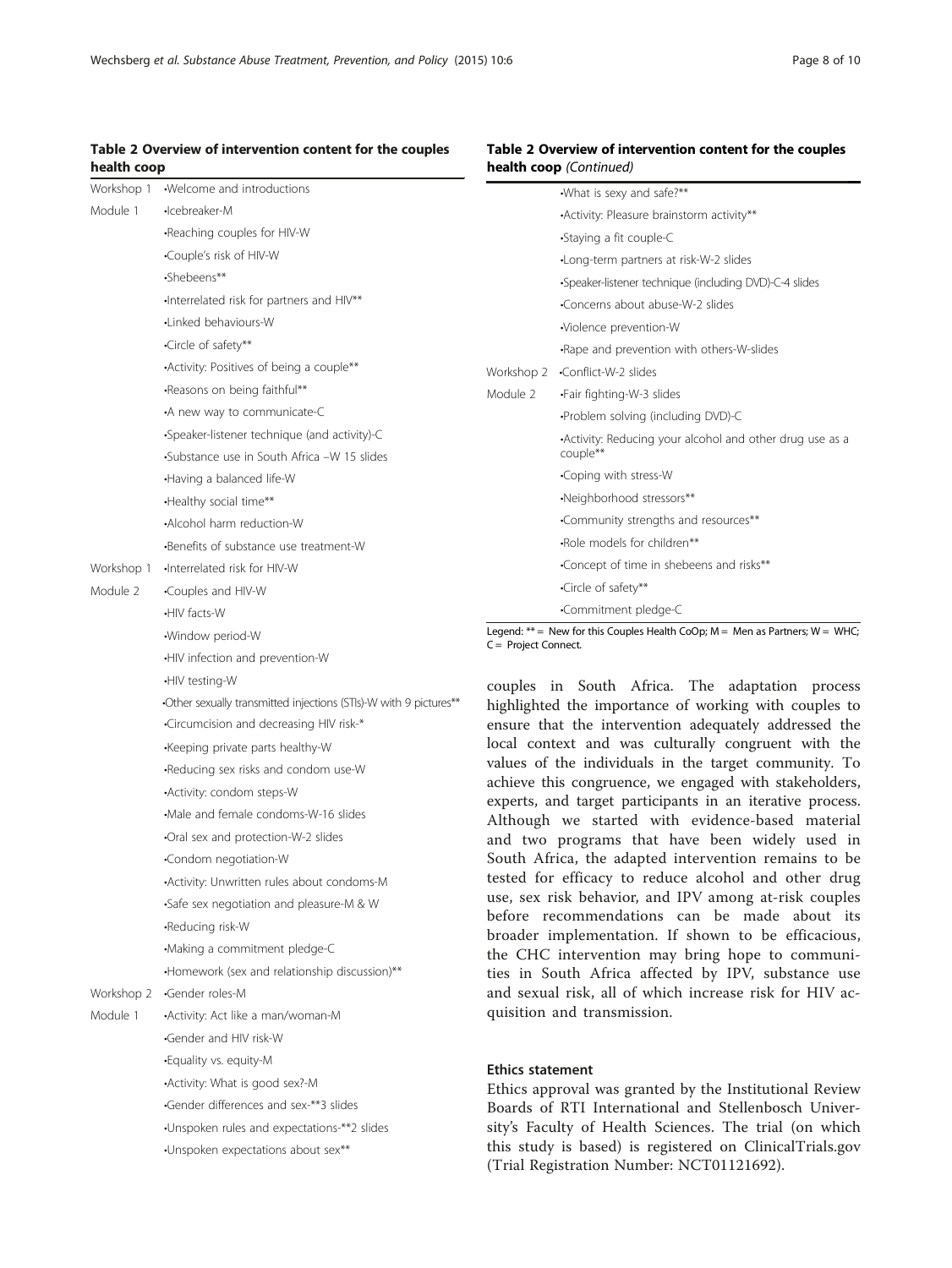#### <span id="page-8-0"></span>Abbreviations

CCB: Community collaborative board; CDC: US centers for disease control and prevention; CHC: Couples' health coop; EBI: Evidence-based intervention; IPV: Intimate partner violence; MAP: Men as partners; STI: Sexually transmitted infection; WCWHC: Western cape women's health coop; WHC: Women's health coop.

#### Competing interests

The authors declare that they have no competing interests.

#### Authors' contributions

WMW conceptualized the study, adapted the intervention, drafted and revised the article. NE, TC, FAB, BM, WZ contributed to the manuscript. WMW, TC, FAB, BM collected the data for the intervention adaptation. All authors contributed and approved the final manuscript.

#### Acknowledgments

We thank Jeffrey Novey for editorial assistance and Andrea Emanuel and Candice Chilton for assistance with earlier drafts. We would like to thank Rodney Fortuin, who was working for EngenderHealth (Men as Partners program) during the formative study activities. This study was supported by U.S. National Institute on Alcohol Abuse and Alcoholism grant number 5R01AA018076. The views and conclusions are those of the authors and do not necessarily reflect the views of NIAAA. NIAAA had no role in the research design or the intervention adaptation or in suggesting publication plans for this article.

#### Author details

<sup>1</sup>Substance Abuse Treatment Evaluations and Interventions Research Program, RTI International, Research Triangle Park, NC, USA. <sup>2</sup>Gillings School of Global Public Health, University of North Carolina, Chapel Hill, NC, USA. <sup>3</sup>Psychology in the Public Interest, North Carolina State University, Raleigh, NC, USA. <sup>4</sup>Psychiatry and Behavioral Sciences, School of Medicine, Duke University, Durham, NC, USA. <sup>5</sup>Columbia University School of Social Work, New York, NY, USA. <sup>6</sup>Alcohol, Tobacco and Other Drug Research Unit, South African Medical Research Council, Parow, Cape Town, South Africa. <sup>7</sup>Harvard School of Public Health, Boston, MA, USA. <sup>8</sup>Department of Psychiatry and Mental Health, University of Cape Town, Cape Town, South Africa.

## Received: 27 September 2014 Accepted: 16 February 2015 Published online: 24 February 2015

#### References

- 1. Abdool Karim SS et al. HIV infection and tuberculosis in South Africa: an urgent need to escalate the public health response. Lancet. 2009; 374(9693):921–33.
- 2. Cleland J, Ali MM. Sexual abstinence, contraception, and condom use by young African women: a secondary analysis of survey data. Lancet. 2006; 368(9549):1788–93. 10.1016/s0140-6736(06)69738-9.
- 3. Shisana O, Rehle T, Simbayi LC, Zuma K, Jooste S, Zungu N, et al. South African National HIV Prevalence, Incidence and Behaviour Survey, 2012. Cape Town: HSRC Press; 2014.
- 4. Wechsberg WM, Doherty IA, Myers B, Morgan-Lopez AA, Emanuel A, Carney T, et al. Contextualizing gender differences and methamphetamine use with HIV prevalence within a South African community. Int J Drug Policy. 2014;25 (3):583–90. doi:10.1016/j.drugpo.2013.10.016.
- 5. Browne FA, Wechsberg WM. The intersecting risks of substance use and HIV risk among substance-using South African men and women. Curr Opin Psychiatry. 2010;23:205–9.
- 6. Eyawo O, de Walque D, Ford N, Gakii G, Lester RT, Mills EJ. HIV status in discordant couples in sub-Saharan Africa: a systematic review and meta-analysis. Lancet Infect Dis. 2010;10(11):770–7. doi:http://dx.doi.org/10.1016/ S1473-3099(10)70189-4.
- 7. Parry C, Pithey A. Risk behaviour and HIV among drug-using populations in South Africa. African Journal of Drug and Alcohol Studies. 2006;5(2):139–56.
- Parry CDH, Plüddemann A, Myers B, Wechsberg WM, Flisher AJ. Methamphetamine use and sexual risk behaviour in Cape Town, South Africa: A review of data from 8 studies conducted between 2004 and 2007. Afr J Psychiatry. 2011;14(5):372–6.
- 9. Wechsberg WM, Luseno WK, Karg RS, Young S, Rodman N, Myers B, et al. Alcohol, cannabis, and methamphetamine use and other risk behaviours

among Black and Coloured South African women: A small randomized trial in the Western Cape. International Journal of Drug Policy. 2008;19(2):130–9.

- 10. Wechsberg WM, Myers B, Reed E, Carney T, Emanuel AN, Browne FA. Substance use, gender inequity, violence and sexual risk among couples in Cape Town. Cult Health Sex. 2013;15(10):1221–36. 10.1080/13691058.2013.815366.
- 11. George S, Rogers RD, Duka T. The acute effect of alcohol on decision making in social drinkers. Psychopharmacology (Berl). 2005;182:160–9.
- 12. Gilman JM, Smith AR, Ramchandani VA, Momenan R, Hommer DW. The effect of intravenous alcohol on the neural correlates of risky decision making in healthy social drinkers. Addict Biol. 2012;17(2):465–78.
- 13. Zule WA, Costenbader EC, Meyer JWJ, Wechsberg WM. Methamphetamine use and risky sexual behaviors during heterosexual encounters. Sex Transm Dis. 2007;34(9):689–94.
- 14. Pitpitan EV, Kalichman SC, Cain D, Eaton LA, Carey KB, Carey MP, et al. Condom Negotiation, HIV Testing, and HIV Risks among Women from Alcohol Serving Venues in Cape Town. South Africa PLoS ONE. 2012; 7(10):1–6. 10.1371/journal.pone.0045631.
- 15. Wechsberg WM, Luseno WK, Kline TL, Browne FA, Zule WA. Preliminary findings of an adapted evidence-based woman-focused HIV intervention on condom use and negotiation among at-risk women in Pretoria, South Africa. J Prev Interv Community. 2010;38(2):132–46. 10.1080/10852351003640799.
- 16. Maharaj PP, Neema S, Shah I. Condom use within marriage: An assessment of changes in South Africa and Uganda. AIDS Care. 2012;24(4):444–50.
- 17. Minnis AM, Doherty I, Kline T, Zule WA, Myers B, Carney T, et al. Relationship power, communication, and violence among couples: results of a cluster-randomized HIV prevention study in a South African township. Int J Womens Health. in press
- 18. Desgrées-du-Loû A, Orne-Gliemann J. Couple-centred testing and counselling for HIV serodiscordant heterosexual couples in sub-Saharan Africa. Reprod Health Matters. 2008;16(32):151–61.
- 19. El-Bassel N, Wechsberg WM. Couple-based behavioral HIV interventions: Placing HIV risk-reduction responsibility and agency on the female and male dyad. Couple and Family Psychology: Research and Practice. 2012;1(2):94–105.
- 20. Jewkes RK, Dunkle K, Nduna M, Shai N. Intimate partner violence, relationship power inequity, and incidence of HIV infection in young women in South Africa: a cohort study. Lancet. 2010;376(9734):41–8. 10.1016/s0140-6736(10)60548-x.
- 21. Jewkes R, Sikweyiya Y, Morrell R, Dunkle K. The relationship between intimate partner violence, rape and HIV amongst South African men: a cross-sectional study. PLoS One. 2011;6(9):e24256. 10.1371/journal.pone.0024256.
- 22. Department of Health. National Antenatal Sentinel HIV and Syphilis Prevalence Survey in South Africa, 2010. Pretoria: Department of Health; 2011.
- 23. Wechsberg WM, Luseno W, Riehman K, Karg R, Browne F, Parry C. Substance use and sexual risk within the context of gender inequality in South Africa. Subst Use Misuse. 2008;43:1186–201.
- 24. Sawyer KM, Wechsberg WM, Myers BM. Cultural similarities and differences between a sample of Black/African and colored women in South Africa: convergence of risk related to substance use, sexual behavior, and violence. Women Health. 2006;43(2):73–92.
- 25. Wechsberg WM, Wu LT, Zule WA, Parry CD, Browne FA, Luseno WK, et al. Substance abuse, treatment needs and access among female sex workers and non-sex workers in Pretoria, South Africa. Subst Abuse Treat Prev Policy. 2009;4:11. doi:10.1186/1747-597x-4-11.
- 26. Wechsberg WM, Zule WA, Luseno WK, Kline TL, Browne FA, Novak SP, et al. Effectiveness of an adapted evidence-based woman-focused intervention for sex workers and non-sex workers: The Women's Health CoOp in South Africa. J Drug Issues. 2011;41(2):233–52.
- 27. Sawyer-Kurian KL, Wechsberg WM, Luseno WK. Exploring the differences and similarities between Black/African and Coloured men regarding violence against women, substance abuse, and HIV risks in Cape Town, South Africa. Psychol Men Masculinity. 2009;10(1):13–29.
- 28. Kalichman SC, Pitpitan E, Eaton L, Cain D, Carey KB, Carey MP, et al. Bringing it home: community survey of HIV risks to primary sex partners of men and women in alcohol-serving establishments in Cape Town, South Africa. Sex Transm Infect. 2013;89(3):231–6. 10.1136/sextrans-2012-050569.
- 29. van Loggerenberg F, Dieter AA, Sobieszczyk ME, Werner L, Grobler A, Mlisana K. HIV prevention in high-risk women in South Africa: condom use and the need for change. PLoS One. 2012;7(2):e30669.
- 30. Hendriksen ES, Pettifor A, Lee S, Coates TJ, Rees HV. Predictors of condom use among young adults in South Africa: The Reproductive Health and HIV Research Unit National Youth Survey. Am J Public Health. 2007;97(7):1241–8.